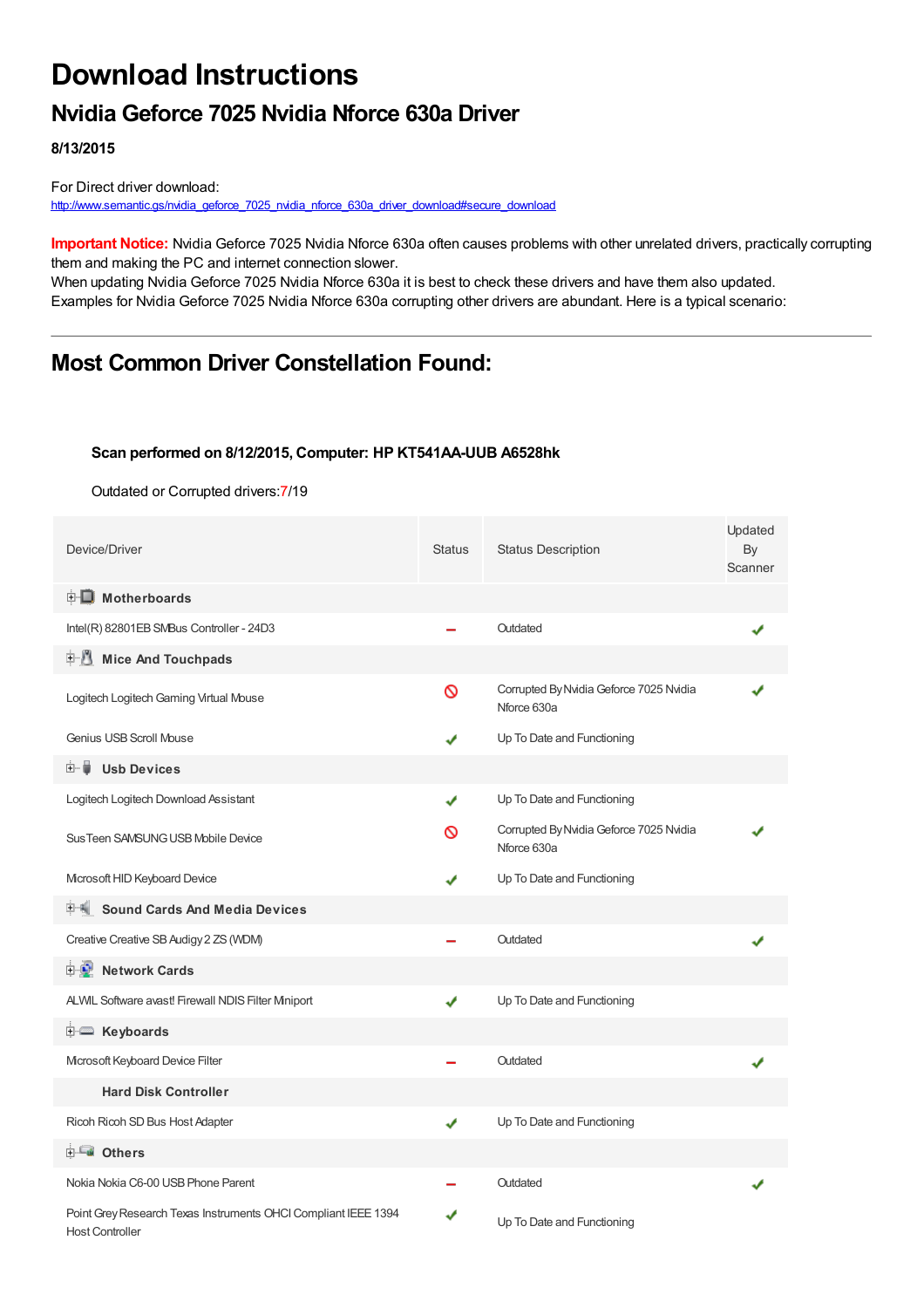| Microsoft HID-compliant apparaat              |                          | Outdated                   |  |
|-----------------------------------------------|--------------------------|----------------------------|--|
| D-10<br><b>Cameras, Webcams And Scanners</b>  |                          |                            |  |
| Canon Canon MP560 ser                         | ✔                        | Up To Date and Functioning |  |
| <b>Dideo Cards</b>                            |                          |                            |  |
| NVIDIA NVIDIA GeForce GT 640M                 | $\mathcal{L}$            | Up To Date and Functioning |  |
| <b>E</b> Input Devices                        |                          |                            |  |
| Microsoft Microsoft Hardware USB Keyboard     | ✔                        | Up To Date and Functioning |  |
| <b>E-T</b> Port Devices                       |                          |                            |  |
| D-Link MT65xx Preloader                       | ✔                        | Up To Date and Functioning |  |
| Monitors<br>直…                                |                          |                            |  |
| Sony Digital Flat Panel (1024x768)            | $\checkmark$             | Up To Date and Functioning |  |
| <b>E-6</b> Mobile Phones And Portable Devices |                          |                            |  |
| <b>Acer NOKIA</b>                             | $\overline{\mathcal{L}}$ | Up To Date and Functioning |  |

## **Nvidia Geforce 7025 Nvidia Nforce 630a Driver Models:**

| <b>Driver Model</b>                                    | <b>Original</b><br><b>Upload Date Modification</b> | Last     | <b>Driver File</b>                                                                | File<br><b>Size</b> | <b>Most</b><br><b>Compatible</b><br><b>Computer</b><br><b>Model</b> | Availabilty<br>To<br>Scanner |
|--------------------------------------------------------|----------------------------------------------------|----------|-----------------------------------------------------------------------------------|---------------------|---------------------------------------------------------------------|------------------------------|
| Nvidia Geforce 7025 Nvidia<br>Nforce 630a 81.1322      | 12/4/2014                                          | 8/2/2015 | nvidia_geforce_7025_nvidia_nforce_630a-<br>137kb ASUS 1015BX,<br>81.1322.exe      |                     |                                                                     | ✔                            |
| Nvidia Geforce 7025 Nvidia<br>Nforce 630a 30297        | 10/20/2014                                         | 8/4/2015 | nvidia_geforce_7025_nvidia_nforce_630a-<br>128kb<br>30297.exe                     |                     | Lenovo ThinkPad X1<br>Carbon,                                       | ✔                            |
| Nvidia Geforce 7025 Nvidia<br>Nforce 630a 21.1931.1    | 1/28/2015                                          | 8/7/2015 | nvidia_geforce_7025_nvidia_nforce_630a-<br>198kb Pinnacle C5108,<br>21.1931.1.exe |                     |                                                                     | ✔                            |
| Nvidia Geforce 7025 Nvidia<br>Nforce 630a O2.10048     | 2/5/2015                                           | 8/4/2015 | nvidia_geforce_7025_nvidia_nforce_630a-217kb Lenovo 57125694,<br>o2.10048.exe     |                     |                                                                     |                              |
| Nvidia Geforce 7025 Nvidia<br>Nforce 630a 801.128      | 1/19/2015                                          | 8/4/2015 | nvidia_geforce_7025_nvidia_nforce_630a-<br>01kb sees<br>801.128.exe               |                     | 3000                                                                |                              |
| Nvidia Geforce 7025 Nvidia<br>Nforce 630a 21.1281.1    | 9/12/2014                                          | 8/8/2015 | nvidia_geforce_7025_nvidia_nforce_630a-<br>110kb BM8215WBM<br>21.1281.1.exe       |                     |                                                                     |                              |
| Nvidia Geforce 7025 Nvidia<br>Nforce 630a 1.122.124    | 8/10/2014                                          | 8/3/2015 | lofatdc-1.122.124.exe                                                             | 116kb               | HPNM798AA-UUZ<br>IQ532ch,                                           |                              |
| Nvidia Geforce 7025 Nvidia<br>Nforce 630a 43372.1      | 1/6/2015                                           | 8/4/2015 | k-43372.1.exe                                                                     | 121kb               | <b>Packard Bell ISTART</b><br>F7125 AIO.                            |                              |
| Nvidia Geforce 7025 Nvidia<br>Nforce 630a 30906        | 12/12/2014                                         | 8/5/2015 | cv-30906.exe                                                                      |                     | 205kb IBM8215Z4S,                                                   |                              |
| Nvidia Geforce 7025 Nvidia<br>Nforce 630a 20970        | 11/16/2014                                         | 8/6/2015 | nvidia_geforce_7025_nvidia_nforce_630a-<br>20kb Sony VGN-UX91S,<br>20970.exe      |                     |                                                                     |                              |
| Nvidia Geforce 7025 Nvidia<br><b>Nforce 630a 32348</b> | 10/11/2014                                         | 8/3/2015 | nvidia_geforce_7025_nvidia_nforce_630a-<br>139kb<br>32348.exe                     |                     | HPRY873AAR-ABA<br>a6028x.                                           |                              |
| Nvidia Geforce 7025 Nvidia<br>Nforce 630a 2.10001.1    | 10/9/2014                                          | 8/7/2015 | nvidia_geforce_7025_nvidia_nforce_630a-<br>140kb<br>2.10001.1.exe                 |                     | HPPS235AA-ABF<br>m1280.f.                                           |                              |
| Nvidia Geforce 7025 Nvidia<br>Nforce 630a 2.11.171.18  | 11/16/2014                                         | 8/4/2015 | riaujy-2.11.171.18.exe                                                            | 71kb                | <b>HPHPPavilion</b><br>dv9500,                                      |                              |
| Nvidia Geforce 7025 Nvidia<br><b>Nforce 630a Z292</b>  | 10/9/2014                                          | 8/7/2015 | dktcgzq-z292.exe                                                                  | 206kb               | HPGX592AA-UUZ<br>a6135.ch,                                          |                              |
| Nvidia Geforce 7025 Nvidia<br><b>Nforce 630a 348</b>   | 11/1/2014                                          | 8/8/2015 | nvidia_geforce_7025_nvidia_nforce_630a-<br>21kb<br>348.exe                        |                     | Acer Veriton M200-<br>Q57,                                          |                              |
| Nvidia Geforce 7025 Nvidia                             | 11/28/2014                                         | 8/2/2015 | nvidia_geforce_7025_nvidia_nforce_630a-150kh IBM81712R I                          |                     |                                                                     |                              |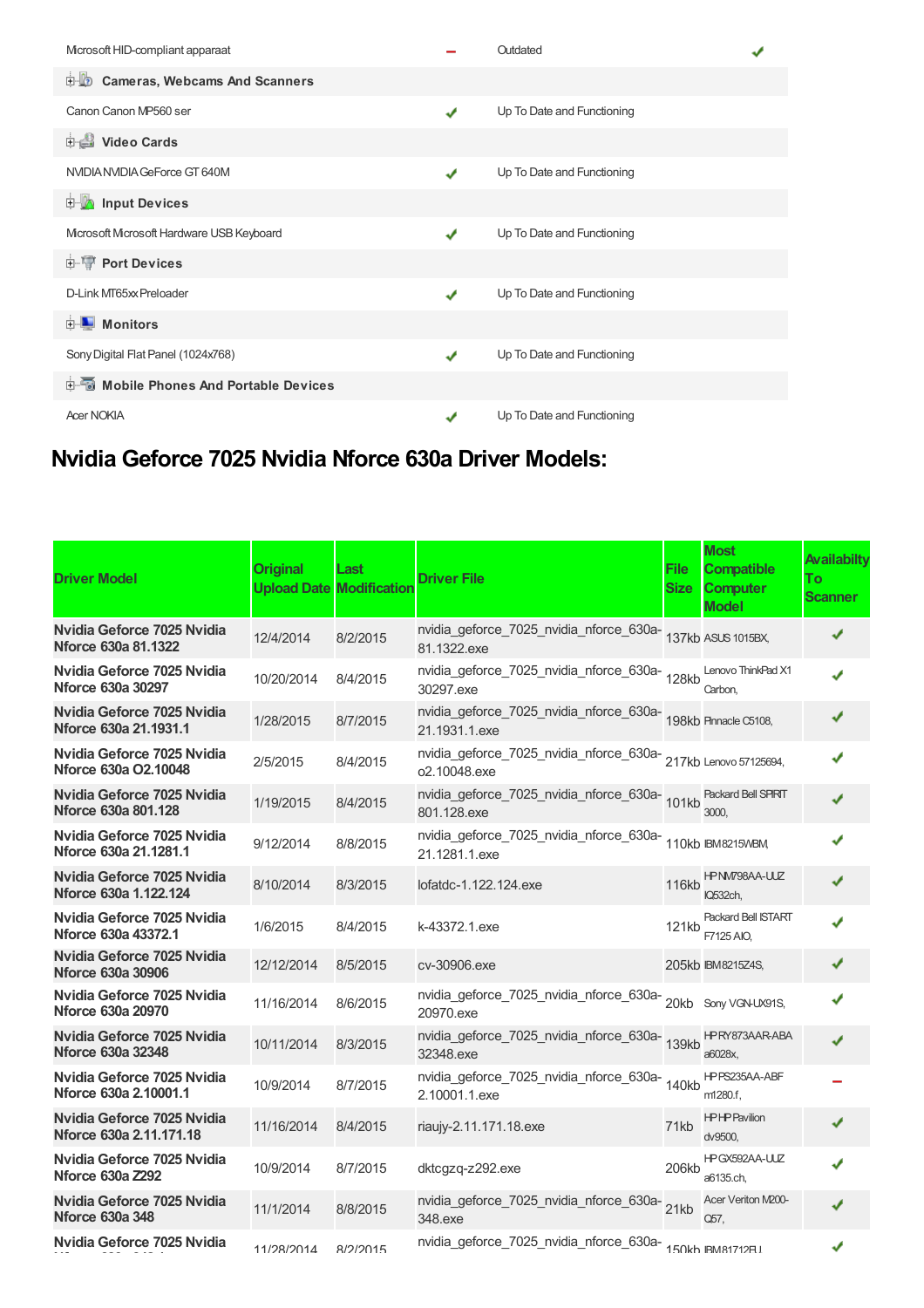| Nforce 630a 942.1                                        | 1122221             | $U1 - L1 - U1$ | 942.1.exe                                                                            | <b>UUINU ILIVIU II ILLU</b>      |   |
|----------------------------------------------------------|---------------------|----------------|--------------------------------------------------------------------------------------|----------------------------------|---|
| Nvidia Geforce 7025 Nvidia<br><b>Nforce 630a 83498</b>   | 9/11/2014           | 8/6/2015       | nvidia_geforce_7025_nvidia_nforce_630a-<br>103kb<br>83498.exe                        | <b>HPKT850AV-ABJ</b><br>s3540jp, |   |
| Nvidia Geforce 7025 Nvidia<br><b>Nforce 630a I43406</b>  | 12/16/2014          | 8/4/2015       | nvidia_geforce_7025_nvidia_nforce_630a-<br>193kb HPA0316001,<br>i43406.exe           |                                  |   |
| Nvidia Geforce 7025 Nvidia<br>Nforce 630a M31.1399       | 11/13/2014          | 8/7/2015       | nvidia_geforce_7025_nvidia_nforce_630a- 145kb IBM8141KGR<br>m31.1399.exe             |                                  |   |
| Nvidia Geforce 7025 Nvidia<br>Nforce 630a 1.11.1840      | 7/24/2014           | 8/3/2015       | nvidia_geforce_7025_nvidia_nforce_630a-<br>163kb HP Compaq 516,<br>1.11.1840.exe     |                                  |   |
| Nvidia Geforce 7025 Nvidia<br>Nforce 630a 21.1790        | 1/6/2015            | 8/5/2015       | nvidia_geforce_7025_nvidia_nforce_630a-219kb Supernicro PDSG4,<br>21.1790.exe        |                                  |   |
| Nvidia Geforce 7025 Nvidia<br>Nforce 630a 3369           | 1/16/2015           | 8/7/2015       | nvidia_geforce_7025_nvidia_nforce_630a-<br>156kb<br>3369.exe                         | HP Pavilion P6640F<br>ABC.       |   |
| Nvidia Geforce 7025 Nvidia<br>Nforce 630a U2.10843       | 1/19/2015           | 8/3/2015       | nvidia_geforce_7025_nvidia_nforce_630a-<br>211kb Fujitsu FMVF705BDR,<br>u2.10843.exe |                                  |   |
| Nvidia Geforce 7025 Nvidia<br>Nforce 630a T1.1832        | 8/17/2014           | 8/5/2015       | nvidia_geforce_7025_nvidia_nforce_630a- 111kb Sony VGN-NW305F,<br>t1.1832.exe        |                                  |   |
| Nvidia Geforce 7025 Nvidia<br><b>Nforce 630a O62903</b>  | 11/13/2014          | 8/5/2015       | nvidia_geforce_7025_nvidia_nforce_630a-27kb<br>o62903.exe                            | Gateway Gateway<br>M250.         |   |
| Nvidia Geforce 7025 Nvidia<br>Nforce 630a 63740          | 1/26/2015           | 8/7/2015       | vgdiutikw-63740.exe                                                                  | 80kb Acer Veriton M-480G.        |   |
| Nvidia Geforce 7025 Nvidia<br><b>Nforce 630a N232.14</b> | 9/30/2014           | 8/8/2015       | nvidia_geforce_7025_nvidia_nforce_630a-211kb HPF6-2440ef,<br>n232.14.exe             |                                  |   |
| Nvidia Geforce 7025 Nvidia<br>Nforce 630a 832.127        | 11/6/2014           | 8/6/2015       | nvidia_geforce_7025_nvidia_nforce_630a-<br>26kb Gateway MC7803U,<br>832.127.exe      |                                  |   |
| Nvidia Geforce 7025 Nvidia<br><b>Nforce 630a 2398</b>    | 1/6/2015            | 8/9/2015       | nvidia_geforce_7025_nvidia_nforce_630a-45kb NECPCVJ10MCHE2,<br>2398.exe              |                                  |   |
| Nvidia Geforce 7025 Nvidia<br>Nforce 630a 2.11.1823      | 1/5/2015            | 8/3/2015       | nvidia_geforce_7025_nvidia_nforce_630a- 107kb Sony VGN-FW170D,<br>2.11.1823.exe      |                                  |   |
| Nvidia Geforce 7025 Nvidia<br>Nforce 630a 1.13042        | 12/2/2014           | 7/31/2015      | nvidia_geforce_7025_nvidia_nforce_630a-<br>197kb Buympc MPC365,<br>1.13042.exe       |                                  |   |
| Nvidia Geforce 7025 Nvidia<br><b>Nforce 630a 82032</b>   | 1/9/2015            | 8/3/2015       | nvidia_geforce_7025_nvidia_nforce_630a- 169kb<br>82032.exe                           | WIPRO WIV52B55-<br>0007.         |   |
| Nvidia Geforce 7025 Nvidia<br>Nforce 630a W732.181.1     | 12/12/2014 8/8/2015 |                | nvidia_geforce_7025_nvidia_nforce_630a-<br>70kb Seneca Pro64601,<br>w732.181.1.exe   |                                  |   |
| Nvidia Geforce 7025 Nvidia<br>Nforce 630a 1.1373         | 9/10/2014           | 8/4/2015       | nvidia_geforce_7025_nvidia_nforce_630a-<br>167kb<br>1.1373.exe                       | HPFQ527AA-AB0<br>a6630tw,        |   |
| Nvidia Geforce 7025 Nvidia<br><b>Nforce 630a J34033</b>  | 12/17/2014          | 7/31/2015      | nvidia_geforce_7025_nvidia_nforce_630a- 125kb IBM682532U,<br>j34033.exe              |                                  | ✔ |
| Nvidia Geforce 7025 Nvidia<br>Nforce 630a 1.11.11.133    | 2/4/2015            | 8/6/2015       | nvidia_geforce_7025_nvidia_nforce_630a-211kb<br>1.11.11.133.exe                      | Panasonic CF-<br>C1BLHBZ1M       |   |
| Nvidia Geforce 7025 Nvidia<br><b>Nforce 630a N23008</b>  | 11/22/2014          | 8/7/2015       | nvidia_geforce_7025_nvidia_nforce_630a-<br>112kb IBM2374SU9,<br>n23008.exe           |                                  |   |
| Nvidia Geforce 7025 Nvidia<br>Nforce 630a 601.190        | 9/6/2014            | 8/5/2015       | nvidia_geforce_7025_nvidia_nforce_630a-85kb<br>601.190.exe                           | Foxconn AT-7000<br>Series,       |   |

### **Typical Driver constellation for scanned computers:**

#### **Data derived from 1040 scans made on these 507 computers from 9/5/2014 to 7/31/2015:**

HPPS255AA-ABFt890.f, SonyVGN-FE770G, Acer TravelMate 250, Packard Bell ISTART2234, IBM8307KSU,Dell Latitude 7350, Packard Bell IMEDIAX1300 AIO,HP HPE-400es, Toshiba Dynabook T350/36ACS, MSI MS-7360, PanasonicCF-S9LWEJPS, Toshiba SATELLITEC55-A-10Q, Toshiba Dynabook T351/34CR, LGR580- U.APD1WT, HP HPE-430it, Medion E1312, Sony VGC-LA83DB, HP ED716AA-ABFw5149, HP HP Pavilion dv6-6c73ca, NEC PC-VY16FVHEL, HP P1029A-ABU 7921, IBM 2669W58, EMachines EME725, Intel DZ77SL, IBMSystem x3650 M3 -[7945K3G,NECPC-VJ24LLNVHT8B, PanasonicCF-W2EW6AXS, SonySVT1113AJE, Lenovo ThinkPad R60e, Lenovo 10385DG, Sony VGN-P25G\_Q, NEC PC-VN470GS6R, Acer Aspire 1420P, Dell Vostro 1440, Fujitsu FMXDXF74, IBM2389QU2, IBM48007X3, Sony VPCF115FG, MotherBoard By ZOTAC MotherBoard H61ITX-B-E, LGP1-J455R, Medion P6611, HP 3082, LGP1-J555R, HP NE502AAR-ABA a6750t, HP EG158AA-ABFm7171.f, SonyVPCJ126FJ,NECPC-VJ27MBZDG, Lenovo 7484WWY, SonyVGN-G21XP\_B, ASUSG70AB, SonyVGN-FW53GF\_W,HPP6-2202el, PanasonicCF-53AAC01FE, Lenovo ThinkPad T500,Compaq EV971AA-ABFSR1860FRFR620,HPFR564AA-ABFm9356.f,HPCompaq nx9040,Compaq PS245AA-ABFSR1339FR FR510, IBM8183TQG,Dell Inspiron 530, LGF1-2242HS,HPKZ692AA-ABU m9373.uk-a,HPPresario V5000, SonyVGN-NW120J, IBM818743F,HPEZ082AA-ABF M7438.FR, Fujitsu FMVNB5Y3, Fujitsu FMVLX70SDG, Toshiba Dynabook Satellite AW2, Lenovo ThinkCentre Edge 72z, IBMIBMSystem x3400 M3 Server -[7379KFG, Sony VGN-NS120AH, Toshiba SATELLITE L850-A891, HP HP 510 Notebook PC, Velocity Mcro CINEMAGIX, Sony VGC-LS31N, Fujitsu AMILO PRO V3515, HP HP d230 MT, Acer Veriton M460/S460,HPHPProBook 4730s, ASUSG750JX, SonyVGN-SZ38GP,Compaq RX917AA-ACJ SR1929IL FD440, Lenovo ThinkPad W700, Fujitsu FM/XNN481Z, NEC PC-MY26LEZ78, Panasonic CF-30KTPAX2B, Dell Inspiron M4040, HP FL402AA-ABZ s3630it, Sony VGN-SZ61VN\_X, YASHI TPower X58, SAVSUN R610, SonySVT131190S,HPFK789AA-A2L m9450f, IBM8171Z5S,HOUTERORO-PC,HPKJ269AA-ABAs3407c, SonyPCV-RS221,HPCompaq 516, Panasonic FZ-G1AABJKMY, Notebook MM2300, Panasonic CF-53AAC01FT, LGR590-PARU1BT, Sony VPCEJ3D1E, HP AX685AA-ABJ 300-1150jp, Gateway FX6840-03E, Fujitsu